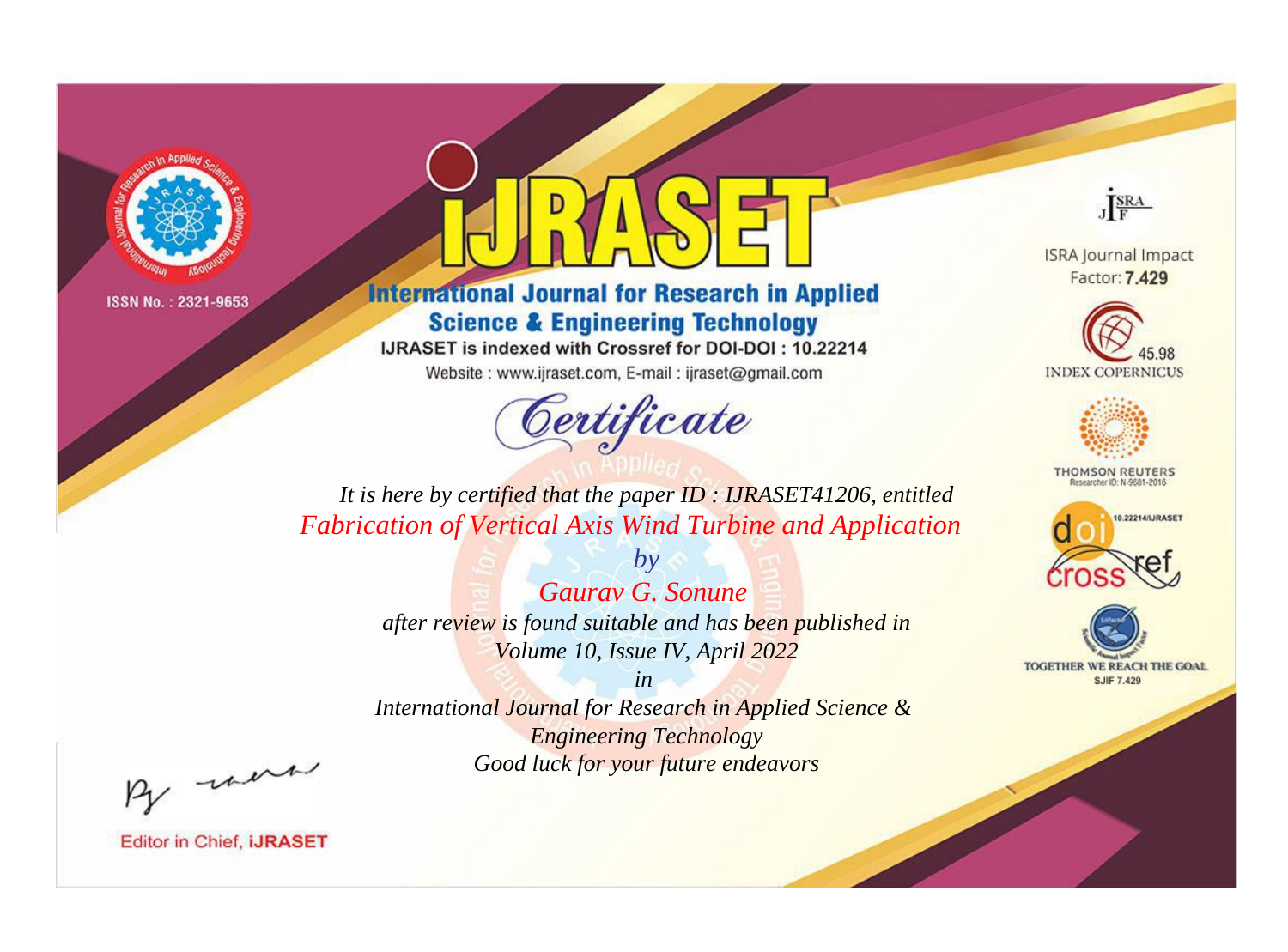

## **International Journal for Research in Applied Science & Engineering Technology**

IJRASET is indexed with Crossref for DOI-DOI: 10.22214

Website: www.ijraset.com, E-mail: ijraset@gmail.com



JERA

**ISRA Journal Impact** Factor: 7.429





**THOMSON REUTERS** 



TOGETHER WE REACH THE GOAL **SJIF 7.429** 

It is here by certified that the paper ID: IJRASET41206, entitled **Fabrication of Vertical Axis Wind Turbine and Application** 

> Chandani S. Bisen after review is found suitable and has been published in Volume 10, Issue IV, April 2022

 $b\nu$ 

 $in$ International Journal for Research in Applied Science & **Engineering Technology** Good luck for your future endeavors

By morn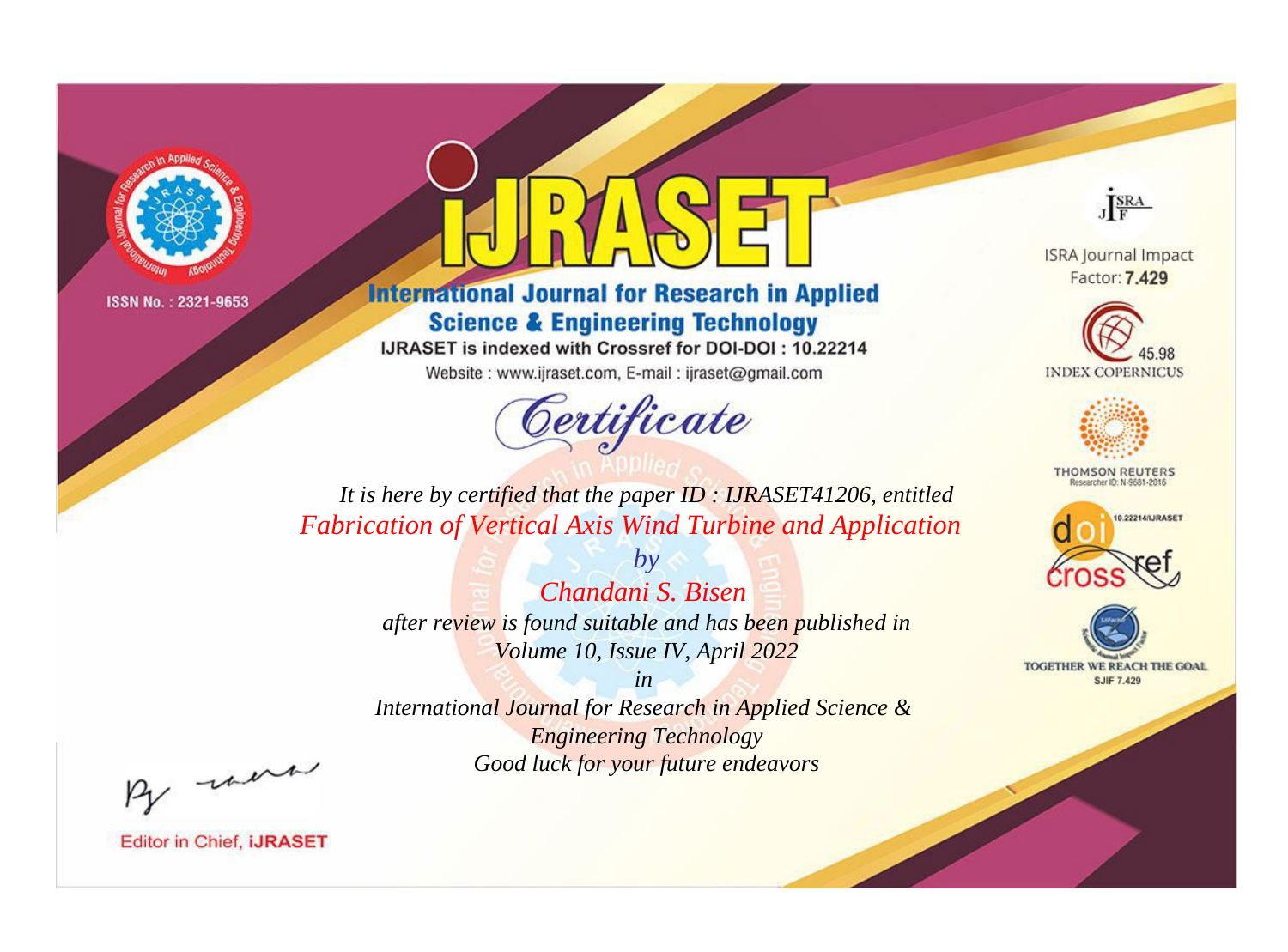

## **International Journal for Research in Applied Science & Engineering Technology**

IJRASET is indexed with Crossref for DOI-DOI: 10.22214

Website: www.ijraset.com, E-mail: ijraset@gmail.com

# Certificate



**ISRA Journal Impact** Factor: 7.429





**THOMSON REUTERS** 



TOGETHER WE REACH THE GOAL **SJIF 7.429** 

*It is here by certified that the paper ID : IJRASET41206, entitled Fabrication of Vertical Axis Wind Turbine and Application*

> *by Chhagendranath K. Nagmote after review is found suitable and has been published in Volume 10, Issue IV, April 2022*

> > *in*

*International Journal for Research in Applied Science & Engineering Technology Good luck for your future endeavors*

By morn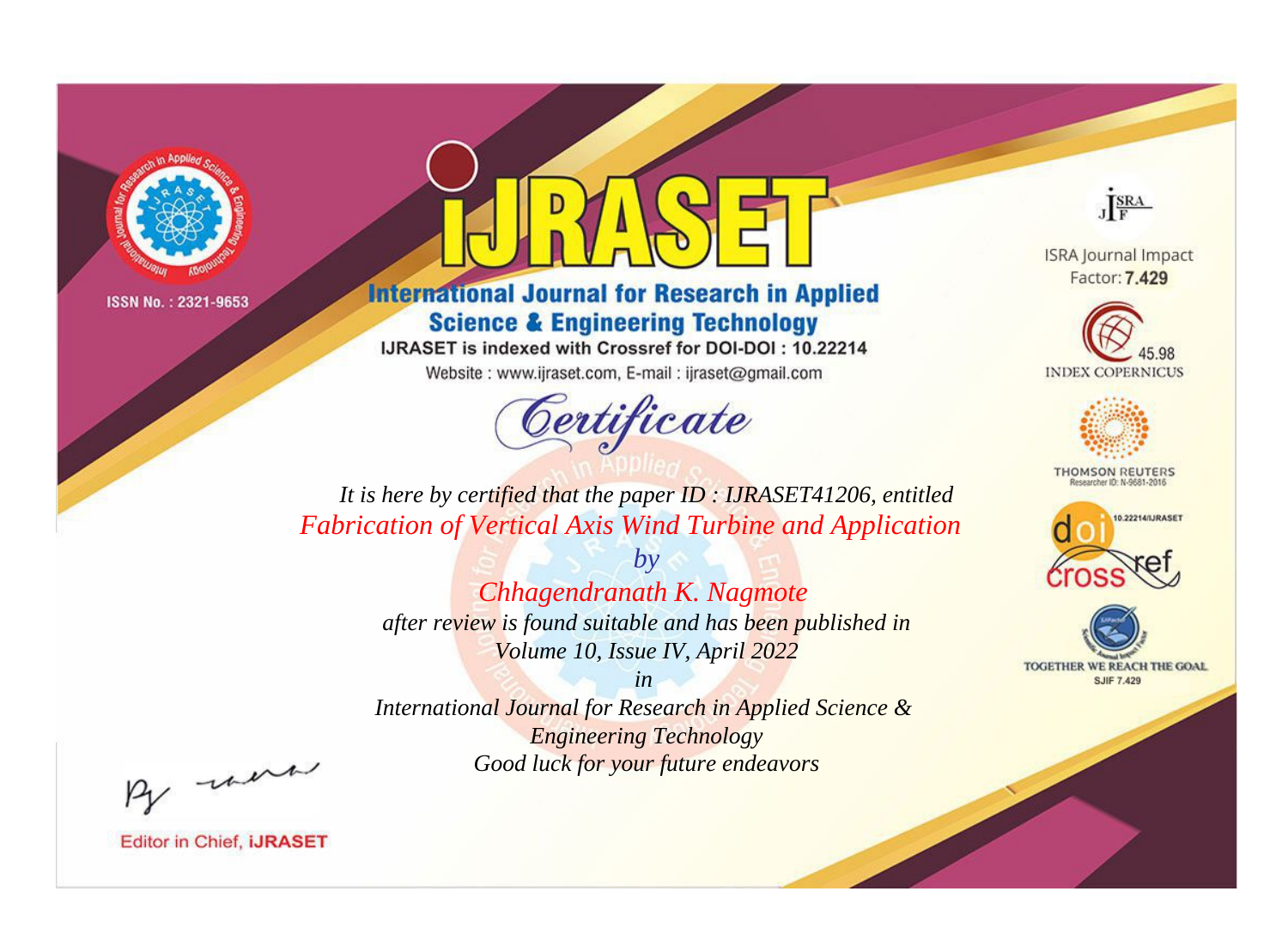

## **International Journal for Research in Applied Science & Engineering Technology**

IJRASET is indexed with Crossref for DOI-DOI: 10.22214

Website: www.ijraset.com, E-mail: ijraset@gmail.com



JERA

**ISRA Journal Impact** Factor: 7.429





**THOMSON REUTERS** 



TOGETHER WE REACH THE GOAL **SJIF 7.429** 

It is here by certified that the paper ID: IJRASET41206, entitled **Fabrication of Vertical Axis Wind Turbine and Application** 

> Akshay K. Dhongade after review is found suitable and has been published in Volume 10, Issue IV, April 2022

 $by$ 

 $in$ International Journal for Research in Applied Science & **Engineering Technology** Good luck for your future endeavors

By morn